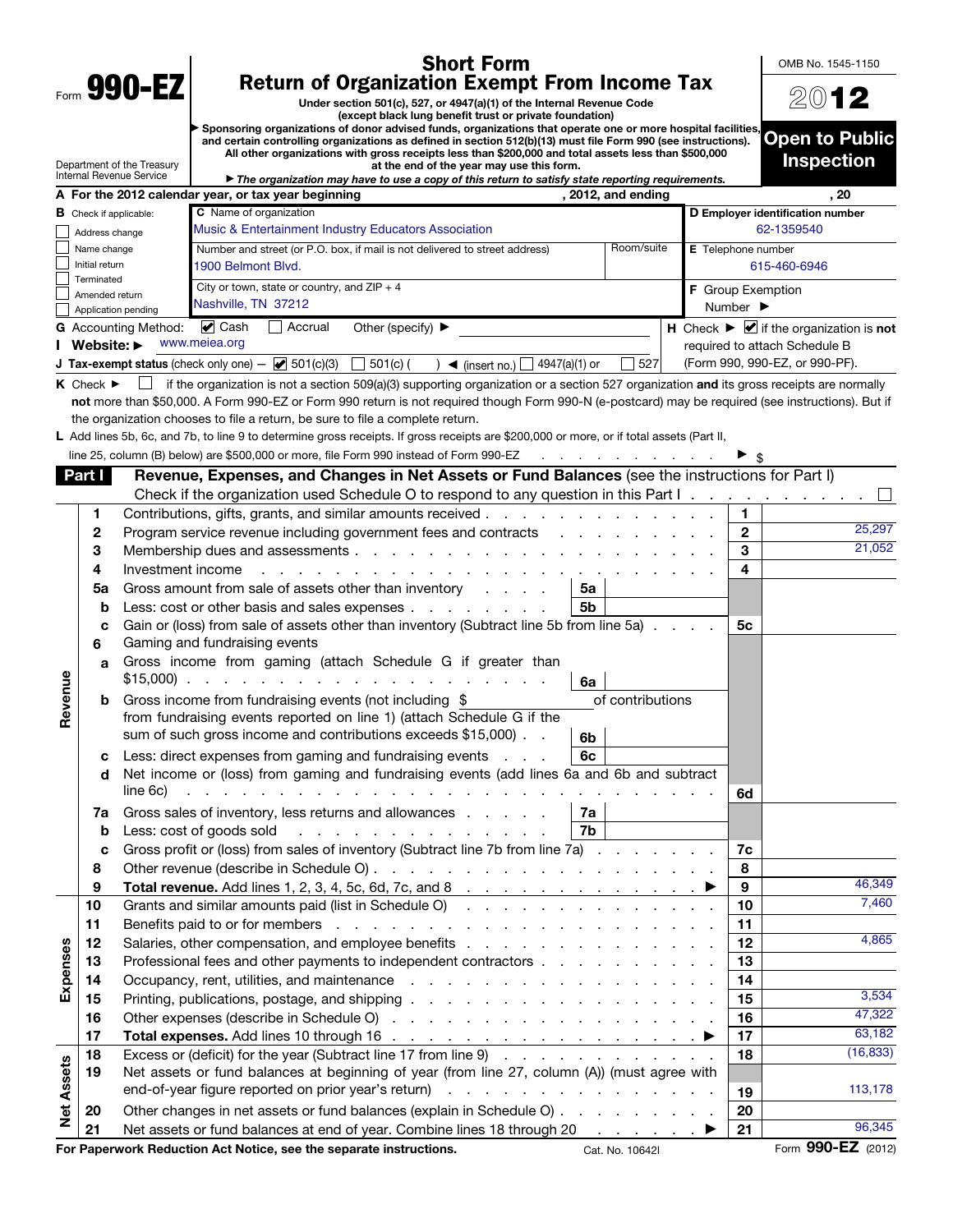|                | Form 990-EZ (2012)                                                                                                                                                                                                                                                                                |                                                      |                                                                   |                                                                                                  |             | Page 2                                           |
|----------------|---------------------------------------------------------------------------------------------------------------------------------------------------------------------------------------------------------------------------------------------------------------------------------------------------|------------------------------------------------------|-------------------------------------------------------------------|--------------------------------------------------------------------------------------------------|-------------|--------------------------------------------------|
|                | <b>Balance Sheets</b> (see the instructions for Part II)<br>Part II                                                                                                                                                                                                                               |                                                      |                                                                   |                                                                                                  |             |                                                  |
|                | Check if the organization used Schedule O to respond to any question in this Part II                                                                                                                                                                                                              |                                                      |                                                                   |                                                                                                  |             |                                                  |
|                |                                                                                                                                                                                                                                                                                                   |                                                      |                                                                   | (A) Beginning of year                                                                            |             | (B) End of year                                  |
| 22             | Cash, savings, and investments                                                                                                                                                                                                                                                                    |                                                      |                                                                   | $113,178$ 22                                                                                     |             | 96,345                                           |
| 23             | Land and buildings $\ldots$ $\ldots$ $\ldots$ $\ldots$                                                                                                                                                                                                                                            |                                                      |                                                                   |                                                                                                  | 23          |                                                  |
| 24             | Other assets (describe in Schedule O)                                                                                                                                                                                                                                                             |                                                      |                                                                   |                                                                                                  | 24          |                                                  |
| 25             | Total assets.<br>and a state of the state of the state of the                                                                                                                                                                                                                                     |                                                      |                                                                   | $113,178$ 25                                                                                     |             | 96,345                                           |
| 26             | Total liabilities (describe in Schedule O)                                                                                                                                                                                                                                                        |                                                      |                                                                   |                                                                                                  | 26          |                                                  |
| 27             | Net assets or fund balances (line 27 of column (B) must agree with line 21)                                                                                                                                                                                                                       | and a strain and                                     |                                                                   | $\overline{113,178}$ 27                                                                          |             | 96,345                                           |
| Part III       | Statement of Program Service Accomplishments (see the instructions for Part III)                                                                                                                                                                                                                  |                                                      |                                                                   |                                                                                                  |             |                                                  |
|                | Check if the organization used Schedule O to respond to any question in this Part III                                                                                                                                                                                                             |                                                      |                                                                   |                                                                                                  |             | <b>Expenses</b>                                  |
|                | What is the organization's primary exempt purpose?                                                                                                                                                                                                                                                |                                                      |                                                                   |                                                                                                  |             | (Required for section<br>501(c)(3) and 501(c)(4) |
|                |                                                                                                                                                                                                                                                                                                   |                                                      |                                                                   |                                                                                                  |             | organizations and section                        |
|                | Describe the organization's program service accomplishments for each of its three largest program services,<br>as measured by expenses. In a clear and concise manner, describe the services provided, the number of<br>persons benefited, and other relevant information for each program title. |                                                      |                                                                   |                                                                                                  |             | 4947(a)(1) trusts; optional<br>for others.)      |
| 28             | Publication of scholarly journal and electronic "magazine."                                                                                                                                                                                                                                       |                                                      |                                                                   |                                                                                                  |             |                                                  |
|                | Distributed to 125 higher education institutions, approx. 200 educator & practitioner members                                                                                                                                                                                                     |                                                      |                                                                   |                                                                                                  |             |                                                  |
|                |                                                                                                                                                                                                                                                                                                   |                                                      |                                                                   |                                                                                                  |             |                                                  |
|                |                                                                                                                                                                                                                                                                                                   |                                                      |                                                                   |                                                                                                  |             |                                                  |
|                | (Grants \$                                                                                                                                                                                                                                                                                        | ) If this amount includes foreign grants, check here |                                                                   |                                                                                                  | 28a         | (1,361)                                          |
| 29             | National summit for educators featuring panel discussions, lectures, and presentations                                                                                                                                                                                                            |                                                      |                                                                   |                                                                                                  |             |                                                  |
|                | about the music & entertainment industry. Attended by approx. 85 educators.                                                                                                                                                                                                                       |                                                      |                                                                   |                                                                                                  |             |                                                  |
|                |                                                                                                                                                                                                                                                                                                   |                                                      |                                                                   |                                                                                                  |             |                                                  |
|                | (Grants \$                                                                                                                                                                                                                                                                                        | ) If this amount includes foreign grants, check here |                                                                   |                                                                                                  | <b>29a</b>  | (22, 956)                                        |
| 30             | Awarded research grants to advance theory, scholarship, and practice in the music and entertainment                                                                                                                                                                                               |                                                      |                                                                   |                                                                                                  |             |                                                  |
|                | industries.                                                                                                                                                                                                                                                                                       |                                                      |                                                                   |                                                                                                  |             |                                                  |
|                |                                                                                                                                                                                                                                                                                                   |                                                      |                                                                   |                                                                                                  |             |                                                  |
|                | (Grants \$                                                                                                                                                                                                                                                                                        | ) If this amount includes foreign grants, check here |                                                                   |                                                                                                  | 30a         | (7,460)                                          |
|                | 31 Other program services (describe in Schedule O)                                                                                                                                                                                                                                                |                                                      | .                                                                 |                                                                                                  |             |                                                  |
|                | (Grants \$                                                                                                                                                                                                                                                                                        | ) If this amount includes foreign grants, check here |                                                                   |                                                                                                  | <b>31a</b>  |                                                  |
|                | 32 Total program service expenses (add lines 28a through 31a)                                                                                                                                                                                                                                     |                                                      |                                                                   |                                                                                                  | 32          | (31, 777)                                        |
| <b>Part IV</b> | List of Officers, Directors, Trustees, and Key Employees List each one even if not compensated (see the instructions for Part IV)                                                                                                                                                                 |                                                      |                                                                   |                                                                                                  |             |                                                  |
|                | Check if the organization used Schedule O to respond to any question in this Part IV                                                                                                                                                                                                              |                                                      |                                                                   |                                                                                                  |             |                                                  |
|                |                                                                                                                                                                                                                                                                                                   | (b) Average                                          | (c) Reportable                                                    | (d) Health benefits,                                                                             |             |                                                  |
|                | (a) Name and title                                                                                                                                                                                                                                                                                | hours per week<br>devoted to position                | compensation<br>(Forms W-2/1099-MISC)<br>(if not paid, enter -0-) | contributions to employee (e) Estimated amount of<br>benefit plans, and<br>deferred compensation |             | other compensation                               |
|                | <b>Serona Elton</b>                                                                                                                                                                                                                                                                               | President 5 hr.s/                                    |                                                                   |                                                                                                  |             |                                                  |
|                | University of Miami, Coral Gables, FL                                                                                                                                                                                                                                                             | week                                                 | $\mathbf 0$                                                       |                                                                                                  | 0           | 0                                                |
|                | <b>Rush Hicks</b>                                                                                                                                                                                                                                                                                 | Vice-President <1                                    |                                                                   |                                                                                                  |             |                                                  |
|                | <b>Belmont University, Nashville, TN</b>                                                                                                                                                                                                                                                          | hr.s                                                 | 0                                                                 |                                                                                                  | $\mathbf 0$ | 0                                                |
|                | <b>Catherine Radbill</b>                                                                                                                                                                                                                                                                          | Secretary 5 hr.s/                                    |                                                                   |                                                                                                  |             |                                                  |
|                | New York University, New York, NY                                                                                                                                                                                                                                                                 | week                                                 | 0                                                                 |                                                                                                  | $\mathbf 0$ | 0                                                |
|                | <b>David Schreiber</b>                                                                                                                                                                                                                                                                            | Treasurer 5 hr.s/                                    |                                                                   |                                                                                                  |             |                                                  |
|                | Belmont University, Nashville, TN                                                                                                                                                                                                                                                                 | week                                                 | 0                                                                 |                                                                                                  | $\mathbf 0$ | 0                                                |
|                | <b>Kristel Kemmerer</b>                                                                                                                                                                                                                                                                           | Director of                                          |                                                                   |                                                                                                  |             |                                                  |
|                | Belmont University, Nashville, TN                                                                                                                                                                                                                                                                 | Membership 5 hr.s/                                   | 0                                                                 |                                                                                                  | $\mathbf 0$ | 0                                                |
|                | <b>Bruce Ronkin</b>                                                                                                                                                                                                                                                                               | week<br>Journal Editor <1 hr                         |                                                                   |                                                                                                  |             |                                                  |
|                | Northeastern University, Boston, MA                                                                                                                                                                                                                                                               |                                                      |                                                                   |                                                                                                  |             |                                                  |
|                |                                                                                                                                                                                                                                                                                                   |                                                      | 0                                                                 |                                                                                                  | $\mathbf 0$ | 0                                                |
|                | <b>Cutler Armstrong</b>                                                                                                                                                                                                                                                                           | <b>Board of Directors</b><br>$<$ 1 hr.               |                                                                   |                                                                                                  |             |                                                  |
|                | Butler University, Indianapolis, IN                                                                                                                                                                                                                                                               |                                                      | 0                                                                 |                                                                                                  | $\mathbf 0$ | 0                                                |
|                | <b>Storm Gloor</b>                                                                                                                                                                                                                                                                                | <b>Board of Directors</b><br>$<$ 1 hr.               |                                                                   |                                                                                                  |             |                                                  |
|                | University Colorado, Denver, CO                                                                                                                                                                                                                                                                   |                                                      | 0                                                                 |                                                                                                  | $\mathbf 0$ | 0                                                |
|                | Rebecca Chappell                                                                                                                                                                                                                                                                                  | <b>Board of Directors</b>                            |                                                                   |                                                                                                  |             |                                                  |
|                | Anderson University, Anderson IN                                                                                                                                                                                                                                                                  | $<$ 1 hr.                                            | 0                                                                 |                                                                                                  | $\mathbf 0$ | 0                                                |
|                | <b>Carey Christensen</b>                                                                                                                                                                                                                                                                          | <b>Board of Directors</b>                            |                                                                   |                                                                                                  |             |                                                  |
|                | California State University, Northridge Northridge, CA                                                                                                                                                                                                                                            | $<$ 1 hr.                                            | 0                                                                 |                                                                                                  | $\mathbf 0$ | 0                                                |
|                | Alejandro Sanchez-Samper                                                                                                                                                                                                                                                                          | <b>Board of Directors</b>                            |                                                                   |                                                                                                  |             |                                                  |
|                | Florida Atlantic University Boca Raton, FL                                                                                                                                                                                                                                                        | $<$ 1 hr.                                            | 0                                                                 |                                                                                                  | $\mathbf 0$ | 0                                                |
|                | <b>Angela Breedon</b>                                                                                                                                                                                                                                                                             | Administrative                                       |                                                                   |                                                                                                  |             |                                                  |
|                | 1900 Belmont Blvd. Nashville, TN                                                                                                                                                                                                                                                                  | <b>Assistant</b>                                     | 3000                                                              |                                                                                                  | $\mathbf 0$ | 0                                                |
|                |                                                                                                                                                                                                                                                                                                   |                                                      |                                                                   |                                                                                                  |             |                                                  |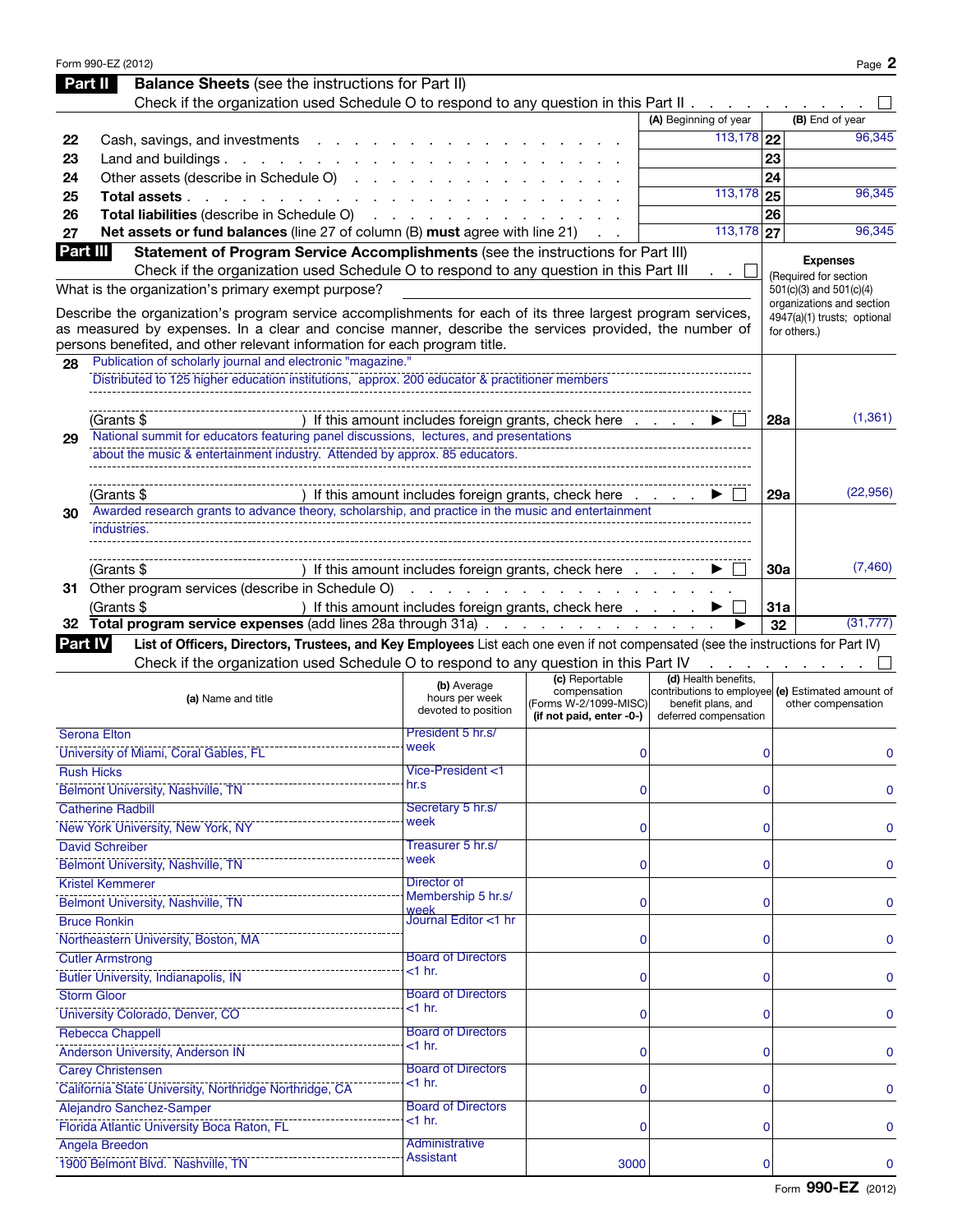|                          | Form 990-EZ (2012)                                                                                                                                                                                                                                                                                                                                                                                                                                                                                                                                 |                        |            | Page 3                                       |
|--------------------------|----------------------------------------------------------------------------------------------------------------------------------------------------------------------------------------------------------------------------------------------------------------------------------------------------------------------------------------------------------------------------------------------------------------------------------------------------------------------------------------------------------------------------------------------------|------------------------|------------|----------------------------------------------|
| <b>Part V</b>            | Other Information (Note the Schedule A and personal benefit contract statement requirements in the<br>instructions for Part V) Check if the organization used Schedule O to respond to any question in this Part V                                                                                                                                                                                                                                                                                                                                 |                        |            |                                              |
| 33                       | Did the organization engage in any significant activity not previously reported to the IRS? If "Yes," provide a                                                                                                                                                                                                                                                                                                                                                                                                                                    | 33                     | <b>Yes</b> | <b>No</b><br>V                               |
| 34                       | Were any significant changes made to the organizing or governing documents? If "Yes," attach a conformed<br>copy of the amended documents if they reflect a change to the organization's name. Otherwise, explain the<br>change on Schedule O (see instructions)                                                                                                                                                                                                                                                                                   | 34                     |            | V                                            |
| 35a                      | Did the organization have unrelated business gross income of \$1,000 or more during the year from business<br>activities (such as those reported on lines 2, 6a, and 7a, among others)?                                                                                                                                                                                                                                                                                                                                                            | 35a                    |            | $\checkmark$                                 |
| b<br>C                   | If "Yes," to line 35a, has the organization filed a Form 990-T for the year? If "No," provide an explanation in Schedule O<br>Was the organization a section 501(c)(4), 501(c)(5), or 501(c)(6) organization subject to section 6033(e) notice,<br>reporting, and proxy tax requirements during the year? If "Yes," complete Schedule C, Part III                                                                                                                                                                                                  | 35b<br>35 <sub>c</sub> |            | V<br>V                                       |
| 36                       | Did the organization undergo a liquidation, dissolution, termination, or significant disposition of net assets<br>during the year? If "Yes," complete applicable parts of Schedule N<br>and a strain and a strain and a                                                                                                                                                                                                                                                                                                                            | 36                     |            | V                                            |
| 37a<br>b                 | Enter amount of political expenditures, direct or indirect, as described in the instructions $\blacktriangleright$   37a                                                                                                                                                                                                                                                                                                                                                                                                                           | 37 <sub>b</sub>        |            | $\blacktriangledown$                         |
| 38a                      | Did the organization borrow from, or make any loans to, any officer, director, trustee, or key employee or were<br>any such loans made in a prior year and still outstanding at the end of the tax year covered by this return?                                                                                                                                                                                                                                                                                                                    | 38a                    |            | $\blacktriangledown$                         |
| b<br>39<br>а<br>b<br>40a | If "Yes," complete Schedule L, Part II and enter the total amount involved<br>38 <sub>b</sub><br><b>Contract Contract</b><br>Section 501(c)(7) organizations. Enter:<br>Initiation fees and capital contributions included on line 9<br>39a<br>Gross receipts, included on line 9, for public use of club facilities exercises and contact the Gross receipts, included on line 9, for public use of club facilities<br>39 <sub>b</sub><br>Section 501(c)(3) organizations. Enter amount of tax imposed on the organization during the year under: |                        |            |                                              |
| b                        | section 4911 ▶<br>; section $4912 \blacktriangleright$<br>$\Rightarrow$ ; section 4955<br>Section 501(c)(3) and 501(c)(4) organizations. Did the organization engage in any section 4958 excess benefit<br>transaction during the year, or did it engage in an excess benefit transaction in a prior year that has not been<br>reported on any of its prior Forms 990 or 990-EZ? If "Yes," complete Schedule L, Part I.                                                                                                                            | 40b                    |            |                                              |
| d                        | Section 501(c)(3) and 501(c)(4) organizations. Enter amount of tax imposed on<br>organization managers or disqualified persons during the year under sections 4912,<br>Section 501(c)(3) and 501(c)(4) organizations. Enter amount of tax on line 40c<br>reimbursed by the organization response to the contract of the organization response to the contract of the contract of the contract of the contract of the contract of the contract of the contract of the contract of the co                                                            |                        |            |                                              |
| е                        | All organizations. At any time during the tax year, was the organization a party to a prohibited tax shelter                                                                                                                                                                                                                                                                                                                                                                                                                                       | 40e                    |            |                                              |
| 41                       | List the states with which a copy of this return is filed $\blacktriangleright$ None                                                                                                                                                                                                                                                                                                                                                                                                                                                               |                        |            |                                              |
| 42a                      | The organization's books are in care of $\blacktriangleright$ Treasurer<br>Telephone no. ▶<br>Located at ▶ 1900 Belmont Blvd, Nashville, TN<br>$ZIP + 4$                                                                                                                                                                                                                                                                                                                                                                                           | 615-460-6946           | 37212      |                                              |
|                          | Located at $\blacktriangleright$ 11 + 4 $\blacktriangleright$ 1.11 - 1.12 - 1.12 - 1.12 - 1.12 - 1.12 - 1.12 - 1.12 - 1.12 - 1.12 - 1.12 - 1.12 - 1.12 - 1.12 - 1.12 - 1.12 - 1.12 - 1.12 - 1.12 - 1.12 - 1.12 - 1.12 - 1.12 - 1.12 - 1.12 - 1.12 - 1.12<br>a financial account in a foreign country (such as a bank account, securities account, or other financial account)?                                                                                                                                                                     | 42 <sub>b</sub>        |            | Yes   No                                     |
|                          | If "Yes," enter the name of the foreign country: ▶<br>See the instructions for exceptions and filing requirements for Form TD F 90-22.1, Report of Foreign Bank<br>and Financial Accounts.                                                                                                                                                                                                                                                                                                                                                         |                        |            |                                              |
|                          | At any time during the calendar year, did the organization maintain an office outside the U.S.?<br>If "Yes," enter the name of the foreign country: ▶                                                                                                                                                                                                                                                                                                                                                                                              | 42c                    |            |                                              |
| 43                       | Section 4947(a)(1) nonexempt charitable trusts filing Form 990-EZ in lieu of Form 1041-Check here<br>and enter the amount of tax-exempt interest received or accrued during the tax year $\blacksquare$                                                                                                                                                                                                                                                                                                                                            |                        |            |                                              |
| 44a                      | Did the organization maintain any donor advised funds during the year? If "Yes," Form 990 must be                                                                                                                                                                                                                                                                                                                                                                                                                                                  | 44a                    | Yes        | No<br>$\checkmark$                           |
|                          | Did the organization operate one or more hospital facilities during the year? If "Yes," Form 990 must be<br>completed instead of Form 990-EZ                                                                                                                                                                                                                                                                                                                                                                                                       | 44b                    |            | $\blacktriangledown$                         |
| c<br>d                   | Did the organization receive any payments for indoor tanning services during the year?<br>If "Yes" to line 44c, has the organization filed a Form 720 to report these payments? If "No," provide an<br>explanation in Schedule O<br>والمتابع والمتابع والمتابع والمتابع والمتابع والمتابع والمتابع والمتابع والمتابع والمتابع والمتابع والمتابع                                                                                                                                                                                                    | 44c<br>44d             |            | $\blacktriangledown$<br>$\blacktriangledown$ |
| 45а<br>45b               | Did the organization have a controlled entity within the meaning of section 512(b)(13)?<br>Did the organization receive any payment from or engage in any transaction with a controlled entity within the<br>meaning of section 512(b)(13)? If "Yes," Form 990 and Schedule R may need to be completed instead of<br>Form 990-EZ (see instructions) $\ldots$ $\ldots$ $\ldots$ $\ldots$ $\ldots$ $\ldots$ $\ldots$ $\ldots$ $\ldots$ $\ldots$ $\ldots$                                                                                             | 45a<br>45b             |            | $\checkmark$                                 |

Form 990-EZ (2012)